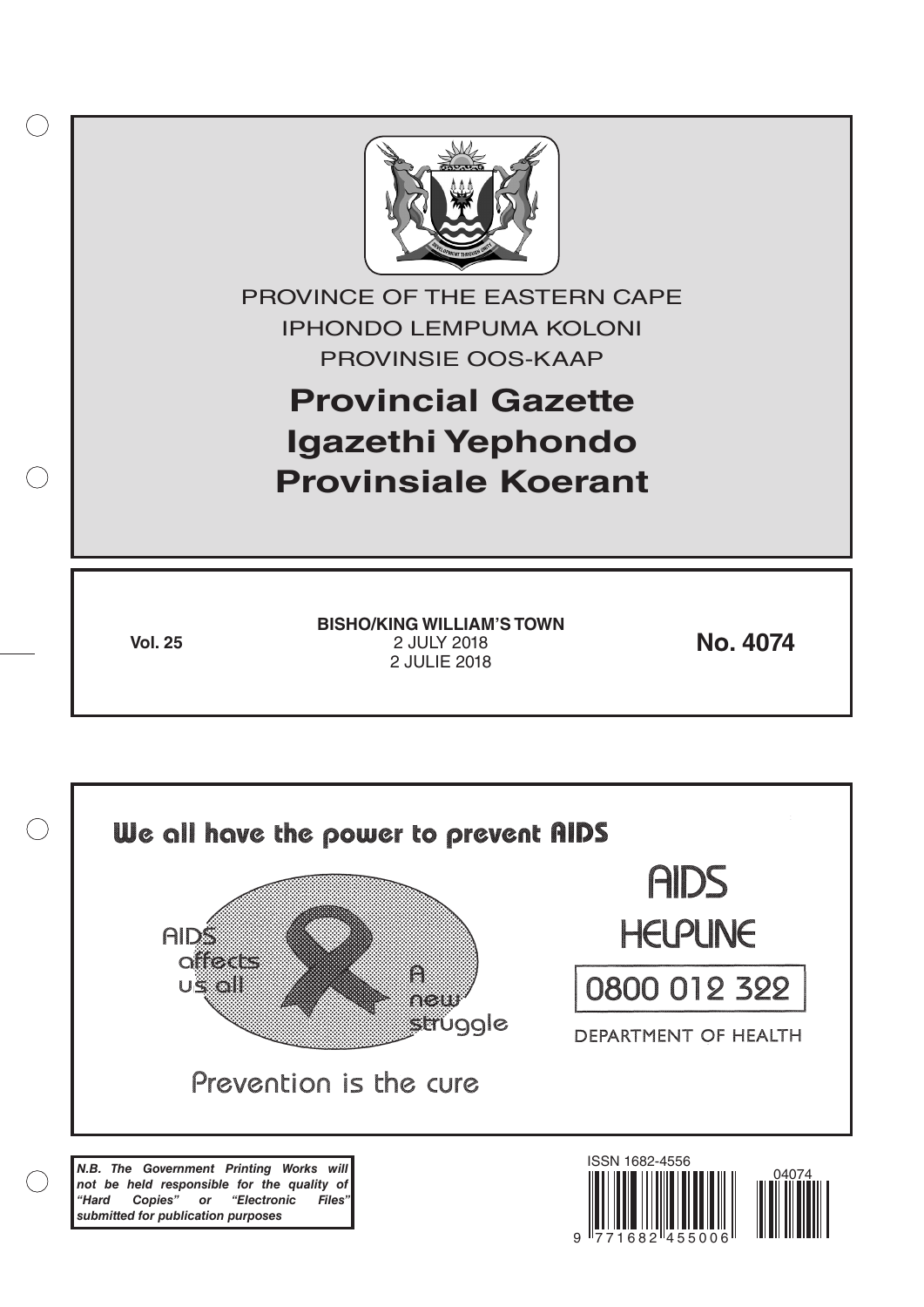# **IMPORTANT NOTICE:**

**The GovernmenT PrinTinG Works Will noT be held resPonsible for any errors ThaT miGhT occur due To The submission of incomPleTe / incorrecT / illeGible coPy.**

**no fuTure queries Will be handled in connecTion WiTh The above.**

#### **CONTENTS**

|     |                                                                                                | Gazette | Page |
|-----|------------------------------------------------------------------------------------------------|---------|------|
|     |                                                                                                | No.     | No.  |
|     | <b>PROVINCIAL NOTICES • PROVINSIALE KENNISGEWINGS</b>                                          |         |      |
| 112 | Spatial Planning and Land Use Management Act (16/2013): Erf 9297, East London, Eastern Cape    | 4074    | 11   |
| 113 | Spatial Planning and Land Use Management Act (16/2013): Erf 9297, East London, East Cape       | 4074    | 11   |
| 114 |                                                                                                | 4074    | 12   |
| 115 |                                                                                                | 4074    | 12   |
|     | LOCAL AUTHORITY NOTICES • PLAASLIKE OWERHEIDS KENNISGEWINGS                                    |         |      |
| 127 |                                                                                                | 4074    | 12   |
| 128 | Local Government: Municipal Structures Act (117/1998): Kouga Municipality: Revision of Tariffs | 4074    | 13   |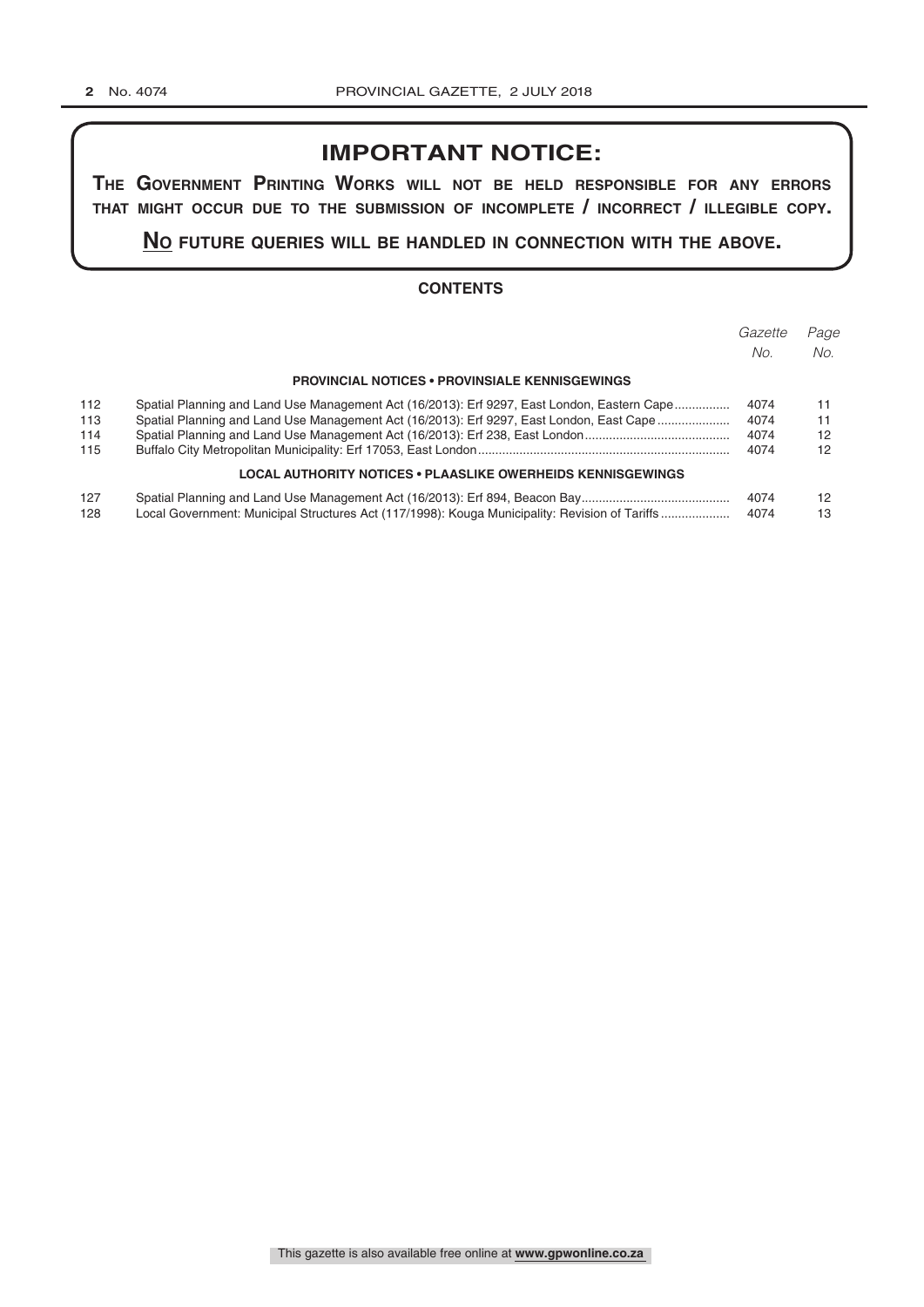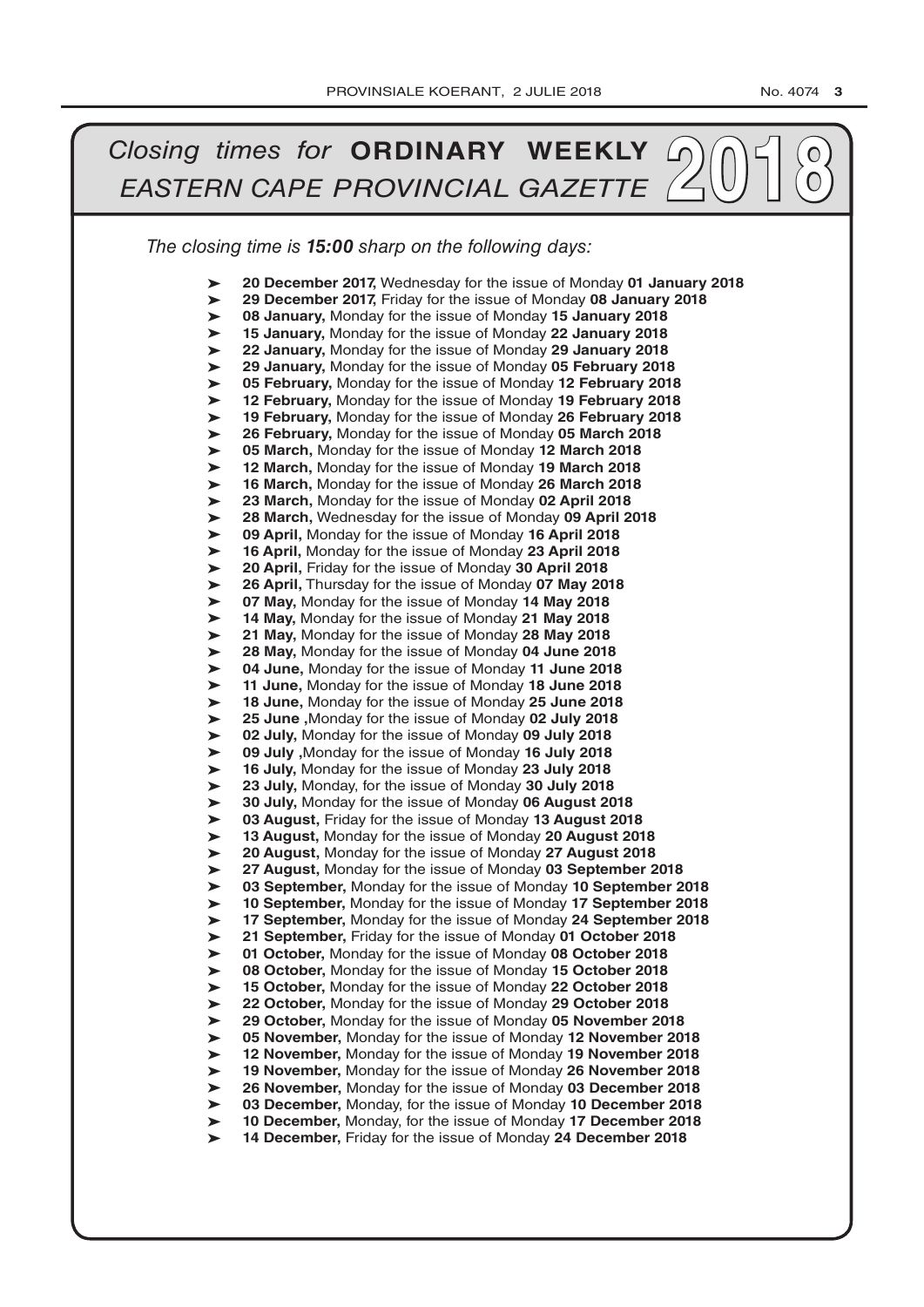# **LIST OF TARIFF RATES** FOR PUBLICATION OF NOTICES

# **COMMENCEMENT: 1 APRIL 2018**

# **NATIONAL AND PROVINCIAL**

Notice sizes for National, Provincial & Tender gazettes 1/4, 2/4, 3/4, 4/4 per page. Notices submitted will be charged at R1008.80 per full page, pro-rated based on the above categories.

| <b>Pricing for National, Provincial - Variable Priced Notices</b> |                          |                      |  |  |  |
|-------------------------------------------------------------------|--------------------------|----------------------|--|--|--|
| <b>Notice Type</b>                                                | <b>Page Space</b>        | <b>New Price (R)</b> |  |  |  |
| Ordinary National, Provincial                                     | 1/4 - Quarter Page       | 252.20               |  |  |  |
| Ordinary National, Provincial                                     | 2/4 - Half Page          | 504.40               |  |  |  |
| Ordinary National, Provincial                                     | 3/4 - Three Quarter Page | 756.60               |  |  |  |
| Ordinary National, Provincial                                     | 4/4 - Full Page          | 1008.80              |  |  |  |

# **EXTRA-ORDINARY**

All Extra-ordinary National and Provincial gazette notices are non-standard notices and attract a variable price based on the number of pages submitted.

The pricing structure for National and Provincial notices which are submitted as **Extra ordinary submissions** will be charged at R**3026.32** per page.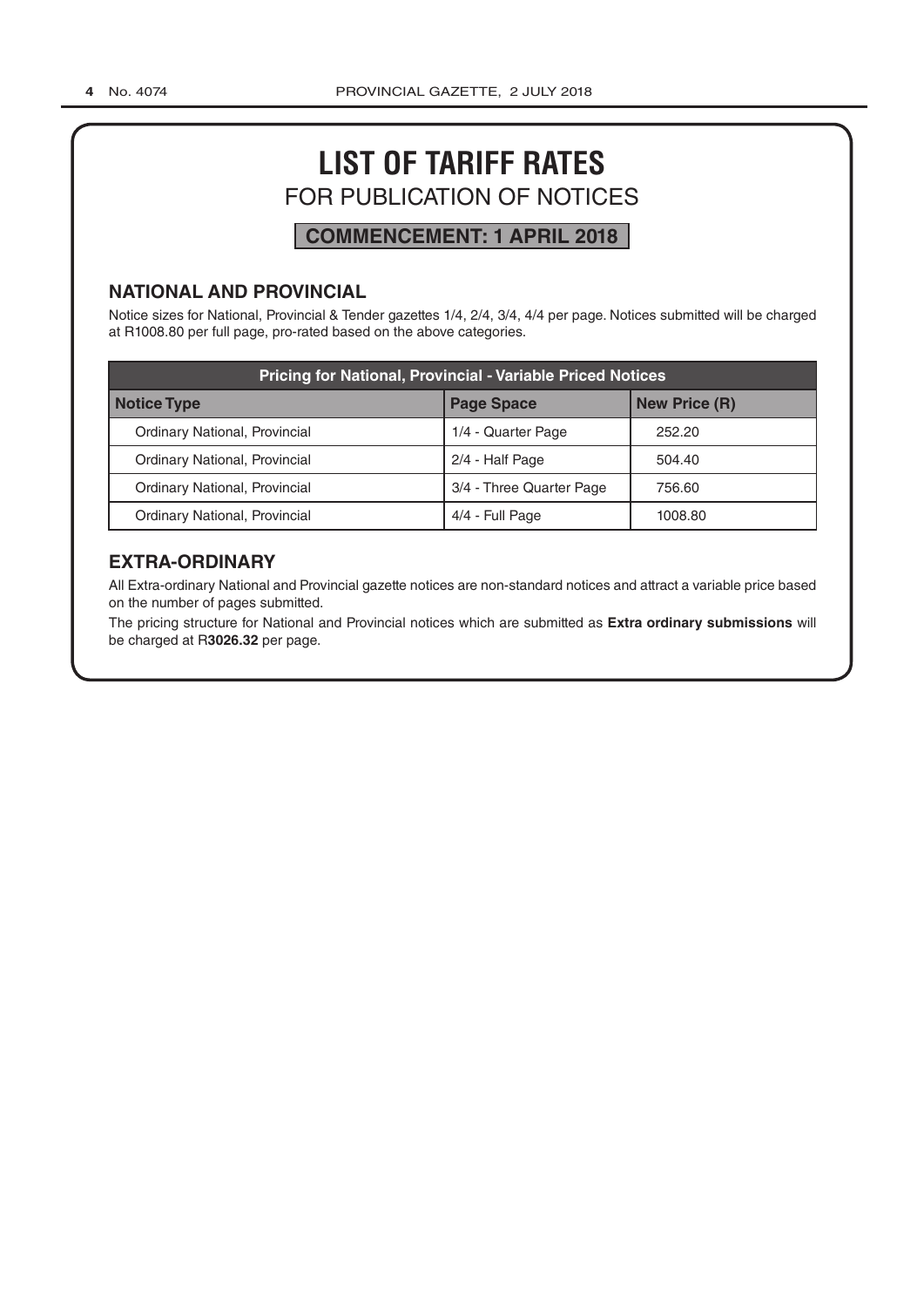The **Government Printing Works** (**GPW**) has established rules for submitting notices in line with its electronic notice processing system, which requires the use of electronic *Adobe* Forms. Please ensure that you adhere to these guidelines when completing and submitting your notice submission.

#### **Closing Times for ACCepTAnCe of noTiCes**

- 1. The *Government Gazette* and *Government Tender Bulletin* are weekly publications that are published on Fridays and the closing time for the acceptance of notices is strictly applied according to the scheduled time for each gazette.
- 2. Please refer to the Submission Notice Deadline schedule in the table below. This schedule is also published online on the Government Printing works website www.gpwonline.co.za

All re-submissions will be subject to the standard cut-off times. **All notices received after the closing time will be rejected**.

| <b>Government Gazette Type</b>                          | <b>Publication</b><br><b>Frequency</b> | <b>Publication Date</b>                              | <b>Submission Deadline</b>        | <b>Cancellations Deadline</b>                              |
|---------------------------------------------------------|----------------------------------------|------------------------------------------------------|-----------------------------------|------------------------------------------------------------|
| <b>National Gazette</b>                                 | Weekly                                 | Friday                                               | Friday 15h00 for next Friday      | Tuesday, 15h00 - 3<br>working days prior to<br>publication |
| <b>Regulation Gazette</b>                               | Weekly                                 | Friday                                               | Friday 15h00 for next Friday      | Tuesday, 15h00 - 3<br>working days prior to<br>publication |
| <b>Petrol Price Gazette</b>                             | Monthly                                | Tuesday before 1st<br>Wednesday of the<br>month      | One day before publication        | 1 working day prior to<br>publication                      |
| <b>Road Carrier Permits</b>                             | Weekly                                 | Friday                                               | Thursday 15h00 for next<br>Friday | 3 working days prior to<br>publication                     |
| <b>Unclaimed Monies (Justice,</b><br>Labour or Lawyers) | January /<br>September 2 per<br>year   | <b>Last Friday</b>                                   | One week before publication       | 3 working days prior to<br>publication                     |
| <b>Parliament (Acts, White</b><br>Paper, Green Paper)   | As required                            | Any                                                  |                                   | 3 working days prior to<br>publication                     |
| <b>Manuals</b>                                          | <b>Bi- Monthly</b>                     | 2nd and last Thursday<br>of the month                | One week before publication       | 3 working days prior to<br>publication                     |
| <b>State of Budget</b><br>(National Treasury)           | Monthly                                | 30th or last Friday of<br>the month                  | One week before publication       | 3 working days prior to<br>publication                     |
| Legal Gazettes A, B and C                               | Weekly                                 | Friday                                               | One week before publication       | Tuesday, 15h00 - 3<br>working days prior to<br>publication |
| <b>Tender Bulletin</b>                                  | Weekly                                 | Friday                                               | Friday 15h00 for next Friday      | Tuesday, 15h00 - 3<br>working days prior to<br>publication |
| Gauteng                                                 | Weekly                                 | Wednesday                                            | Two weeks before publication      | 3 days <b>after</b> submission<br>deadline                 |
| <b>Eastern Cape</b>                                     | Weekly                                 | Monday                                               | One week before publication       | 3 working days prior to<br>publication                     |
| Northern Cape                                           | Weekly                                 | Monday                                               | One week before publication       | 3 working days prior to<br>publication                     |
| <b>North West</b>                                       | Weekly                                 | Tuesday                                              | One week before publication       | 3 working days prior to<br>publication                     |
| KwaZulu-Natal                                           | Weekly                                 | Thursday                                             | One week before publication       | 3 working days prior to<br>publication                     |
| Limpopo                                                 | Weekly                                 | Friday                                               | One week before publication       | 3 working days prior to<br>publication                     |
| Mpumalanga                                              | Weekly                                 | Friday                                               | One week before publication       | 3 working days prior to<br>publication                     |
| <b>Gauteng Liguor License</b><br>Gazette                | Monthly                                | Wednesday before<br>the First Friday of the<br>month | Two weeks before publication      | 3 working days after<br>submission deadline                |
| Northern Cape Liquor<br><b>License Gazette</b>          | Monthly                                | First Friday of the<br>month                         | Two weeks before publication      | 3 working days after<br>submission deadline                |
| <b>National Liquor License</b><br>Gazette               | Monthly                                | First Friday of the<br>month                         | Two weeks before publication      | 3 working days after<br>submission deadline                |
| Mpumalanga Liquor License<br>Gazette                    | <b>Bi-Monthly</b>                      | Second & Fourth<br>Friday                            | One week before publication       | 3 working days prior to<br>publication                     |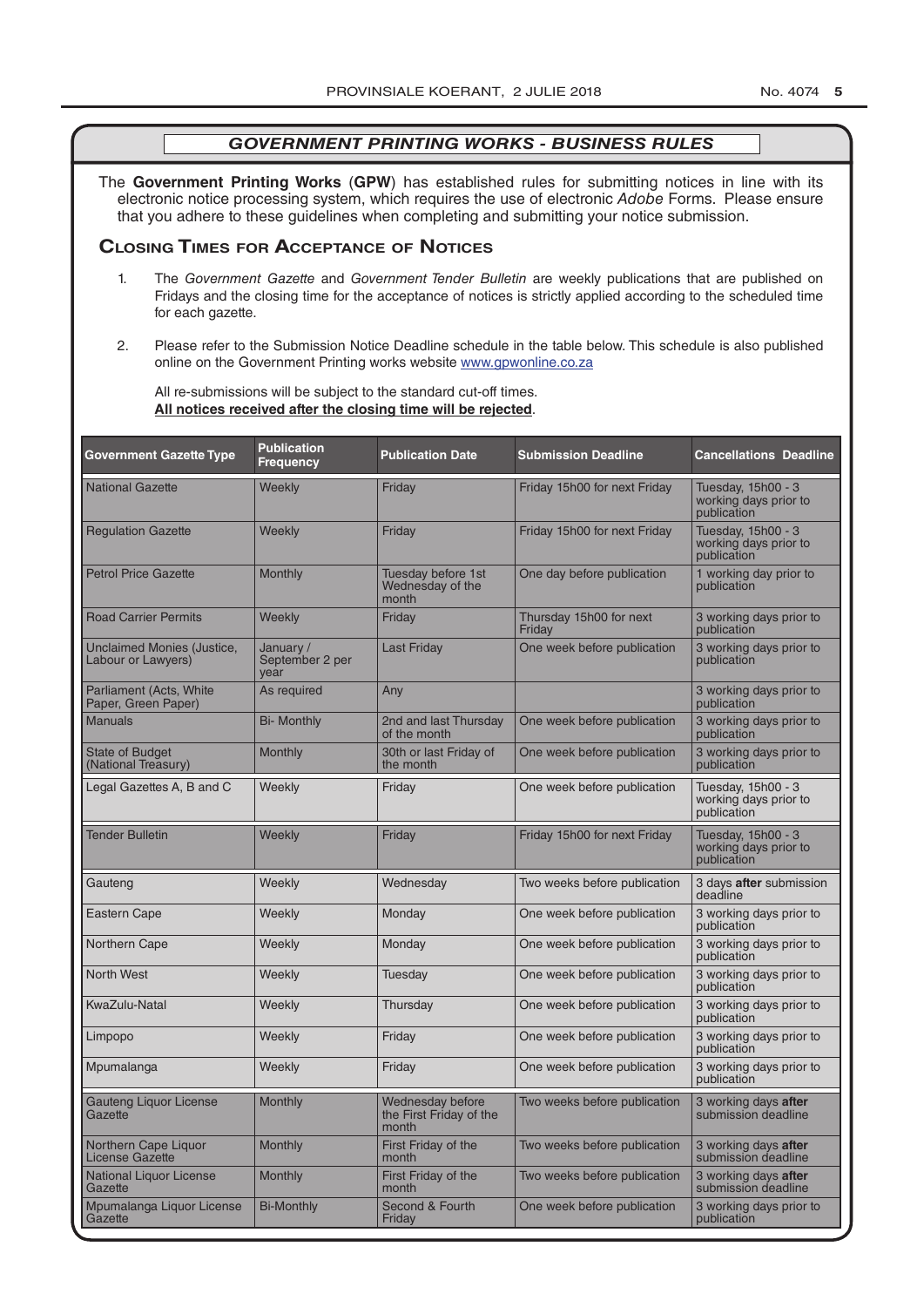#### **exTrAordinAry gAzeTTes**

3. *Extraordinary Gazettes* can have only one publication date. If multiple publications of an *Extraordinary Gazette* are required, a separate Z95/Z95Prov *Adobe* Forms for each publication date must be submitted.

### **NOTICE SUBMISSION PROCESS**

- 4. Download the latest *Adobe* form, for the relevant notice to be placed, from the **Government Printing Works** website www.gpwonline.co.za.
- 5. The *Adobe* form needs to be completed electronically using *Adobe Acrobat* / *Acrobat Reader*. Only electronically completed *Adobe* forms will be accepted. No printed, handwritten and/or scanned *Adobe* forms will be accepted.
- 6. The completed electronic *Adobe* form has to be submitted via email to submit.egazette@gpw.gov.za. The form needs to be submitted in its original electronic *Adobe* format to enable the system to extract the completed information from the form for placement in the publication.
- 7. Every notice submitted **must** be accompanied by an official **GPW** quotation. This must be obtained from the *eGazette* Contact Centre.
- 8. Each notice submission should be sent as a single email. The email **must** contain **all documentation relating to a particular notice submission**.
	- 8.1. Each of the following documents must be attached to the email as a separate attachment:
		- 8.1.1. An electronically completed *Adobe* form, specific to the type of notice that is to be placed.
			- 8.1.1.1. For National *Government Gazette* or *Provincial Gazette* notices, the notices must be accompanied by an electronic Z95 or Z95Prov *Adobe* form
			- 8.1.1.2. The notice content (body copy) **MUST** be a separate attachment.
		- 8.1.2. A copy of the official **Government Printing Works** quotation you received for your notice . *(Please see Quotation section below for further details)*
		- 8.1.3. A valid and legible Proof of Payment / Purchase Order: **Government Printing Works** account customer must include a copy of their Purchase Order*.* **Non**-**Government Printing Works** account customer needs to submit the proof of payment for the notice
		- 8.1.4. Where separate notice content is applicable (Z95, Z95 Prov and TForm 3, it should **also** be attached as a separate attachment. *(Please see the Copy Section below, for the specifications)*.
		- 8.1.5. Any additional notice information if applicable.
- 9. The electronic *Adobe* form will be taken as the primary source for the notice information to be published. Instructions that are on the email body or covering letter that contradicts the notice form content will not be considered. The information submitted on the electronic *Adobe* form will be published as-is.
- 10. To avoid duplicated publication of the same notice and double billing, Please submit your notice **ONLY ONCE.**
- 11. Notices brought to **GPW** by "walk-in" customers on electronic media can only be submitted in *Adobe* electronic form format. All "walk-in" customers with notices that are not on electronic *Adobe* forms will be routed to the Contact Centre where they will be assisted to complete the forms in the required format.
- 12. Should a customer submit a bulk submission of hard copy notices delivered by a messenger on behalf of any organisation e.g. newspaper publisher, the messenger will be referred back to the sender as the submission does not adhere to the submission rules.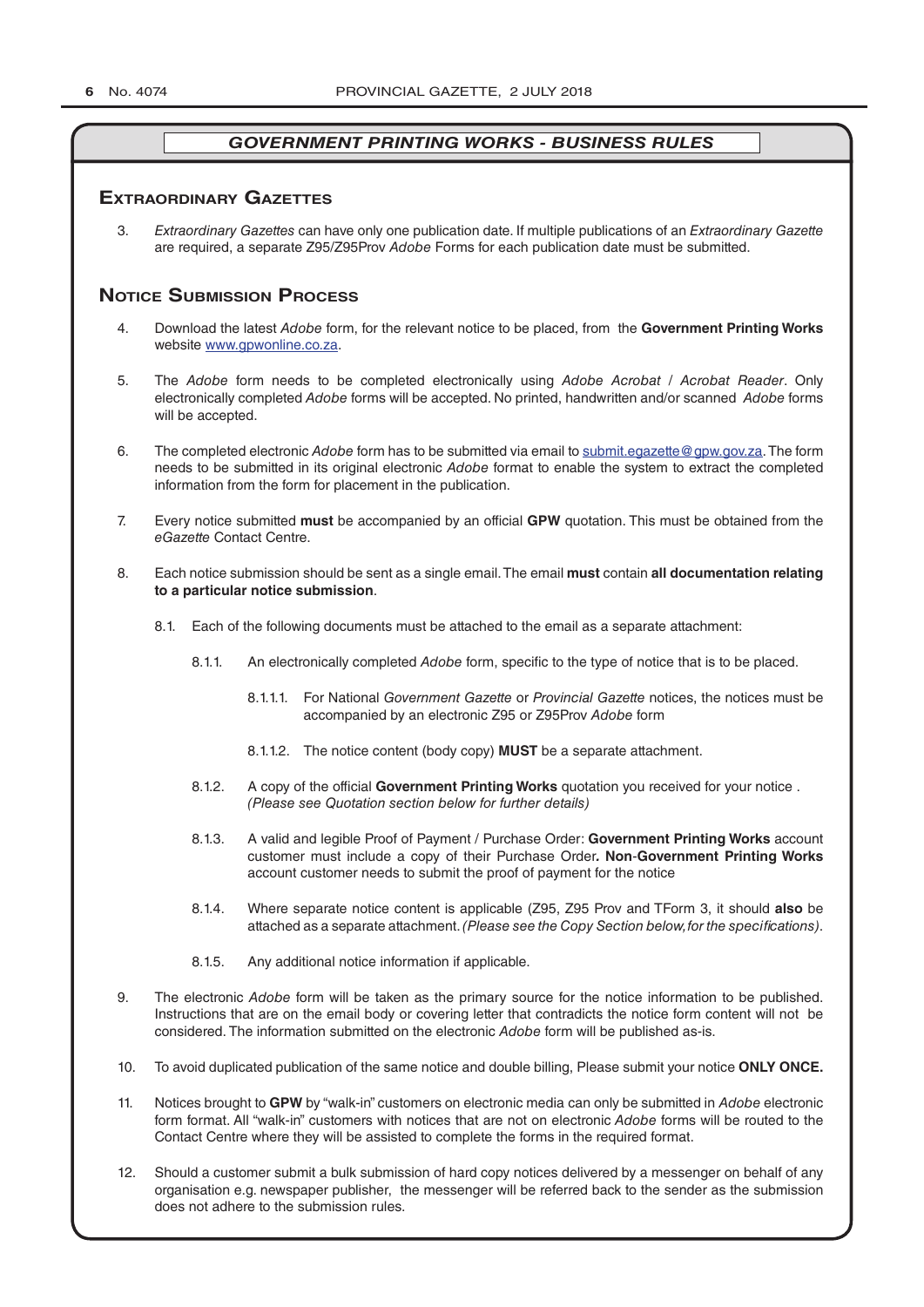#### **QuoTATions**

- 13. Quotations are valid until the next tariff change.
	- 13.1. *Take note:* **GPW**'s annual tariff increase takes place on *1 April* therefore any quotations issued, accepted and submitted for publication up to *31 March* will keep the old tariff. For notices to be published from 1 April, a quotation must be obtained from **GPW** with the new tariffs. Where a tariff increase is implemented during the year, **GPW** endeavours to provide customers with 30 days' notice of such changes.
- 14. Each quotation has a unique number.
- 15. Form Content notices must be emailed to the *eGazette* Contact Centre for a quotation.
	- 15.1. The *Adobe* form supplied is uploaded by the Contact Centre Agent and the system automatically calculates the cost of your notice based on the layout/format of the content supplied.
	- 15.2. It is critical that these *Adobe* Forms are completed correctly and adhere to the guidelines as stipulated by **GPW**.

#### 16. **APPLICABLE ONLY TO GPW ACCOUNT HOLDERS**:

- 16.1. **GPW** Account Customers must provide a valid **GPW** account number to obtain a quotation.
- 16.2. Accounts for **GPW** account customers **must** be active with sufficient credit to transact with **GPW** to submit notices.
	- 16.2.1. If you are unsure about or need to resolve the status of your account, please contact the **GPW** Finance Department prior to submitting your notices. (If the account status is not resolved prior to submission of your notice, the notice will be failed during the process).

#### 17. **APPLICABLE ONLY TO CASH CUSTOMERS:**

- 17.1. Cash customers doing **bulk payments** must use a **single email address** in order to use the **same proof of payment** for submitting multiple notices.
- 18. The responsibility lies with you, the customer, to ensure that the payment made for your notice(s) to be published is sufficient to cover the cost of the notice(s).
- 19. Each quotation will be associated with one proof of payment / purchase order / cash receipt.

#### 19.1. This means that **the quotation number can only be used once to make a payment.**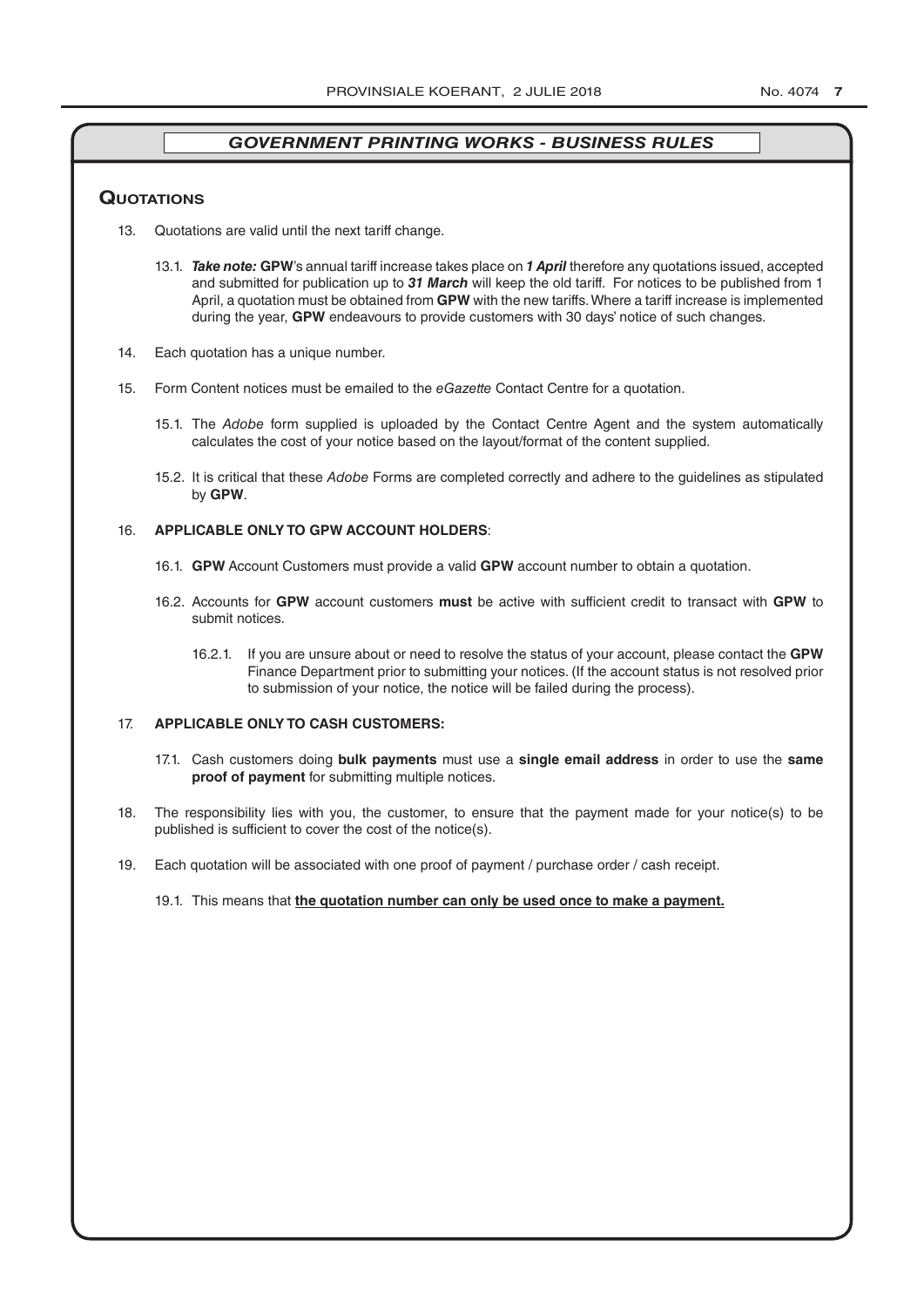#### **COPY (SEPARATE NOTICE CONTENT DOCUMENT)**

- 20. Where the copy is part of a separate attachment document for Z95, Z95Prov and TForm03
	- 20.1. Copy of notices must be supplied in a separate document and may not constitute part of any covering letter, purchase order, proof of payment or other attached documents.

The content document should contain only one notice. (You may include the different translations of the same notice in the same document).

20.2. The notice should be set on an A4 page, with margins and fonts set as follows:

Page size  $=$  A4 Portrait with page margins: Top  $=$  40mm, LH/RH  $=$  16mm, Bottom  $=$  40mm; Use font size: Arial or Helvetica 10pt with 11pt line spacing;

Page size = A4 Landscape with page margins:  $Top = 16$ mm, LH/RH = 40mm, Bottom = 16mm; Use font size: Arial or Helvetica 10pt with 11pt line spacing;

#### **CAnCellATions**

- 21. Cancellation of notice submissions are accepted by **GPW** according to the deadlines stated in the table above in point 2. Non-compliance to these deadlines will result in your request being failed. Please pay special attention to the different deadlines for each gazette. Please note that any notices cancelled after the cancellation deadline will be published and charged at full cost.
- 22. Requests for cancellation must be sent by the original sender of the notice and must accompanied by the relevant notice reference number (N-) in the email body.

#### **AmendmenTs To noTiCes**

23. With effect from 01 October 2015, **GPW** will not longer accept amendments to notices. The cancellation process will need to be followed according to the deadline and a new notice submitted thereafter for the next available publication date.

#### **REJECTIONS**

- 24. All notices not meeting the submission rules will be rejected to the customer to be corrected and resubmitted. Assistance will be available through the Contact Centre should help be required when completing the forms. (012-748 6200 or email info.egazette@gpw.gov.za). Reasons for rejections include the following:
	- 24.1. Incorrectly completed forms and notices submitted in the wrong format, will be rejected.
	- 24.2. Any notice submissions not on the correct *Adobe* electronic form, will be rejected.
	- 24.3. Any notice submissions not accompanied by the proof of payment / purchase order will be rejected and the notice will not be processed.
	- 24.4. Any submissions or re-submissions that miss the submission cut-off times will be rejected to the customer. The Notice needs to be re-submitted with a new publication date.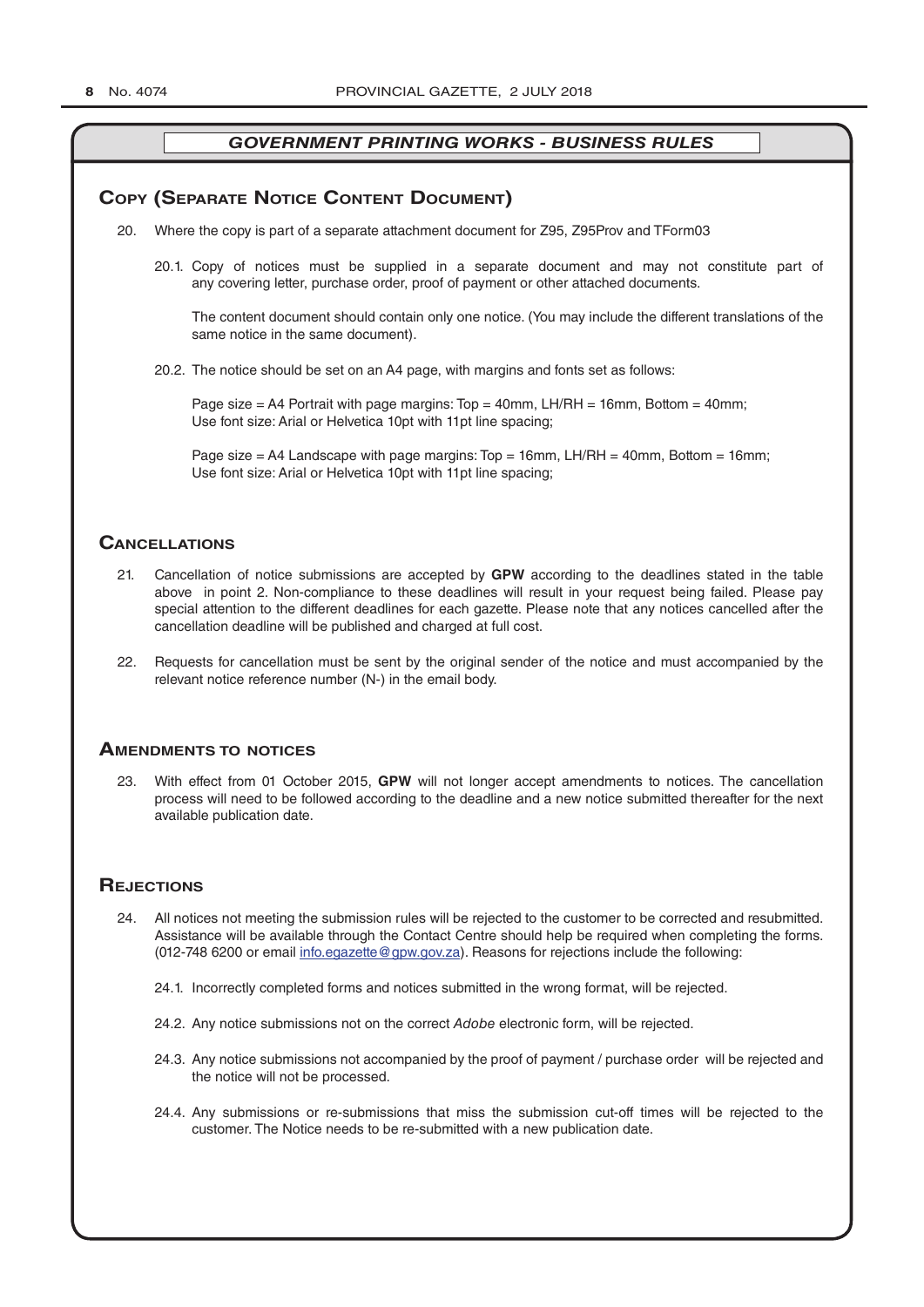#### **ApprovAl of noTiCes**

- 25. Any notices other than legal notices are subject to the approval of the Government Printer, who may refuse acceptance or further publication of any notice.
- 26. No amendments will be accepted in respect to separate notice content that was sent with a Z95 or Z95Prov notice submissions. The copy of notice in layout format (previously known as proof-out) is only provided where requested, for Advertiser to see the notice in final Gazette layout. Should they find that the information submitted was incorrect, they should request for a notice cancellation and resubmit the corrected notice, subject to standard submission deadlines. The cancellation is also subject to the stages in the publishing process, i.e. If cancellation is received when production (printing process) has commenced, then the notice cannot be cancelled.

#### **governmenT prinTer indemnified AgAinsT liAbiliTy**

- 27. The Government Printer will assume no liability in respect of—
	- 27.1. any delay in the publication of a notice or publication of such notice on any date other than that stipulated by the advertiser;
	- 27.2. erroneous classification of a notice, or the placement of such notice in any section or under any heading other than the section or heading stipulated by the advertiser;
	- 27.3. any editing, revision, omission, typographical errors or errors resulting from faint or indistinct copy.

#### **liAbiliTy of AdverTiser**

28. Advertisers will be held liable for any compensation and costs arising from any action which may be instituted against the Government Printer in consequence of the publication of any notice.

#### **CusTomer inQuiries**

Many of our customers request immediate feedback/confirmation of notice placement in the gazette from our Contact Centre once they have submitted their notice – While **GPW** deems it one of their highest priorities and responsibilities to provide customers with this requested feedback and the best service at all times, we are only able to do so once we have started processing your notice submission.

**GPW** has a 2-working day turnaround time for processing notices received according to the business rules and deadline submissions.

Please keep this in mind when making inquiries about your notice submission at the Contact Centre.

- 29. Requests for information, quotations and inquiries must be sent to the Contact Centre ONLY.
- 30. Requests for Quotations (RFQs) should be received by the Contact Centre at least **2 working days** before the submission deadline for that specific publication.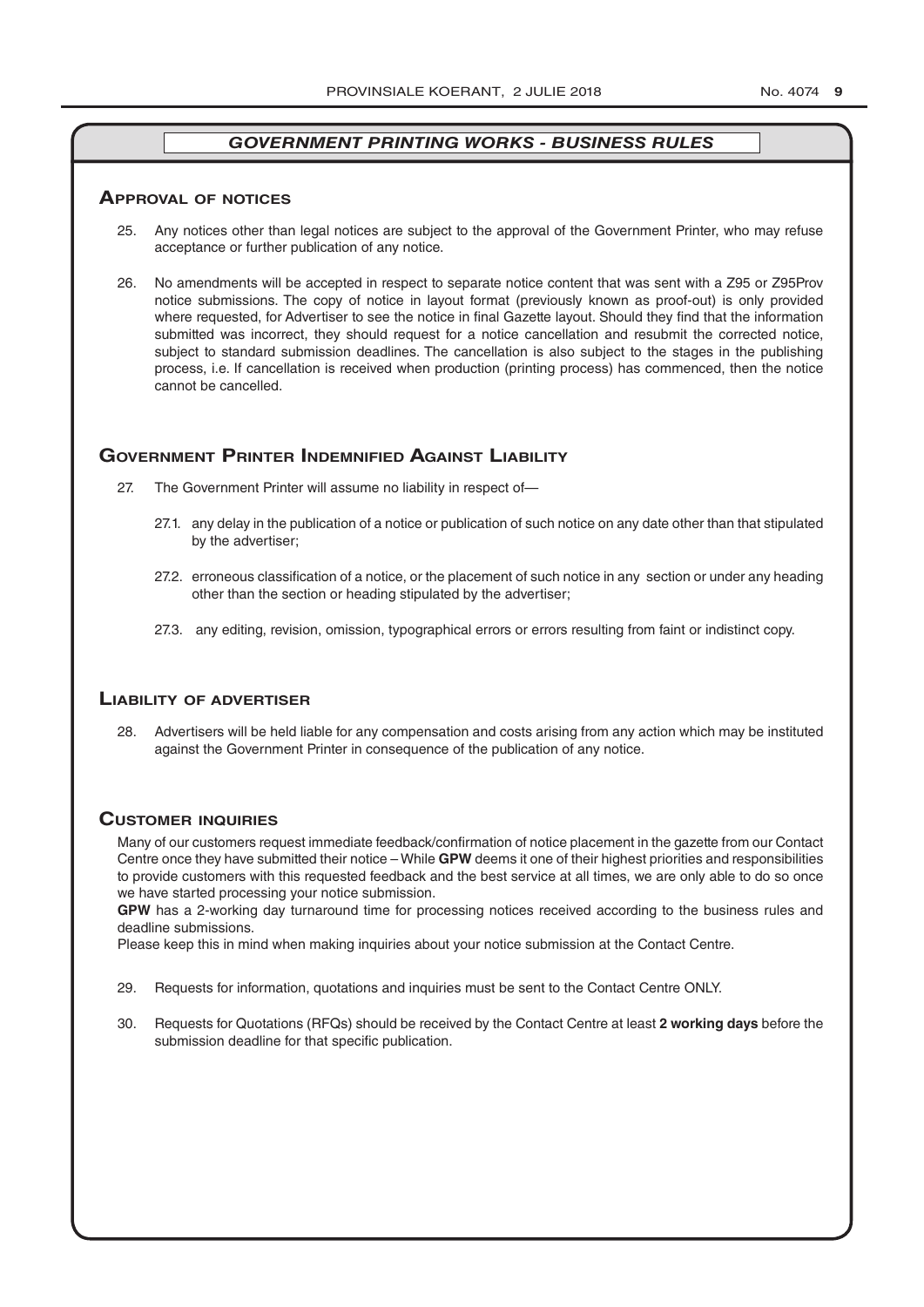#### **pAymenT of CosT**

- 31. The Request for Quotation for placement of the notice should be sent to the Gazette Contact Centre as indicated above, prior to submission of notice for advertising.
- 32. Payment should then be made, or Purchase Order prepared based on the received quotation, prior to the submission of the notice for advertising as these documents i.e. proof of payment or Purchase order will be required as part of the notice submission, as indicated earlier.
- 33. Every proof of payment must have a valid **GPW** quotation number as a reference on the proof of payment document.
- 34. Where there is any doubt about the cost of publication of a notice, and in the case of copy, an enquiry, accompanied by the relevant copy, should be addressed to the Gazette Contact Centre, **Government Printing Works**, Private Bag X85, Pretoria, 0001 email: info.egazette@gpw.gov.za before publication.
- 35. Overpayment resulting from miscalculation on the part of the advertiser of the cost of publication of a notice will not be refunded, unless the advertiser furnishes adequate reasons why such miscalculation occurred. In the event of underpayments, the difference will be recovered from the advertiser, and future notice(s) will not be published until such time as the full cost of such publication has been duly paid in cash or electronic funds transfer into the **Government Printing Works** banking account.
- 36. In the event of a notice being cancelled, a refund will be made only if no cost regarding the placing of the notice has been incurred by the **Government Printing Works**.
- 37. The **Government Printing Works** reserves the right to levy an additional charge in cases where notices, the cost of which has been calculated in accordance with the List of Fixed Tariff Rates, are subsequently found to be excessively lengthy or to contain overmuch or complicated tabulation.

#### **proof of publiCATion**

- 38. Copies of any of the *Government Gazette* or *Provincial Gazette* can be downloaded from the **Government Printing Works** website www.gpwonline.co.za free of charge, should a proof of publication be required.
- 39. Printed copies may be ordered from the Publications department at the ruling price. The **Government Printing Works** will assume no liability for any failure to post or for any delay in despatching of such *Government Gazette*(s).

#### *GOVERNMENT PRINTING WORKS CONTACT INFORMATION*

| <b>Physical Address:</b>         |  |  |  |
|----------------------------------|--|--|--|
| <b>Government Printing Works</b> |  |  |  |
| 149 Bosman Street                |  |  |  |
| Pretoria                         |  |  |  |

**For Gazette and Notice submissions:** Gazette Submissions: **E-mail:** submit.egazette@gpw.gov.za **For queries and quotations, contact:** Gazette Contact Centre: **E-mail:** info.egazette@gpw.gov.za

**Contact person for subscribers:** Mrs M. Toka: **E-mail:** subscriptions@gpw.gov.za

**Physical Address: Postal Address: GPW Banking Details:**

Private Bag X85 **Bank:** ABSA Bosman Street 149 Bosman Street Pretoria **Account No.:** 405 7114 016 Pretoria 0001 **Branch Code:** 632-005

**Tel:** 012-748 6200

**Tel:** 012-748-6066 / 6060 / 6058 **Fax:** 012-323-9574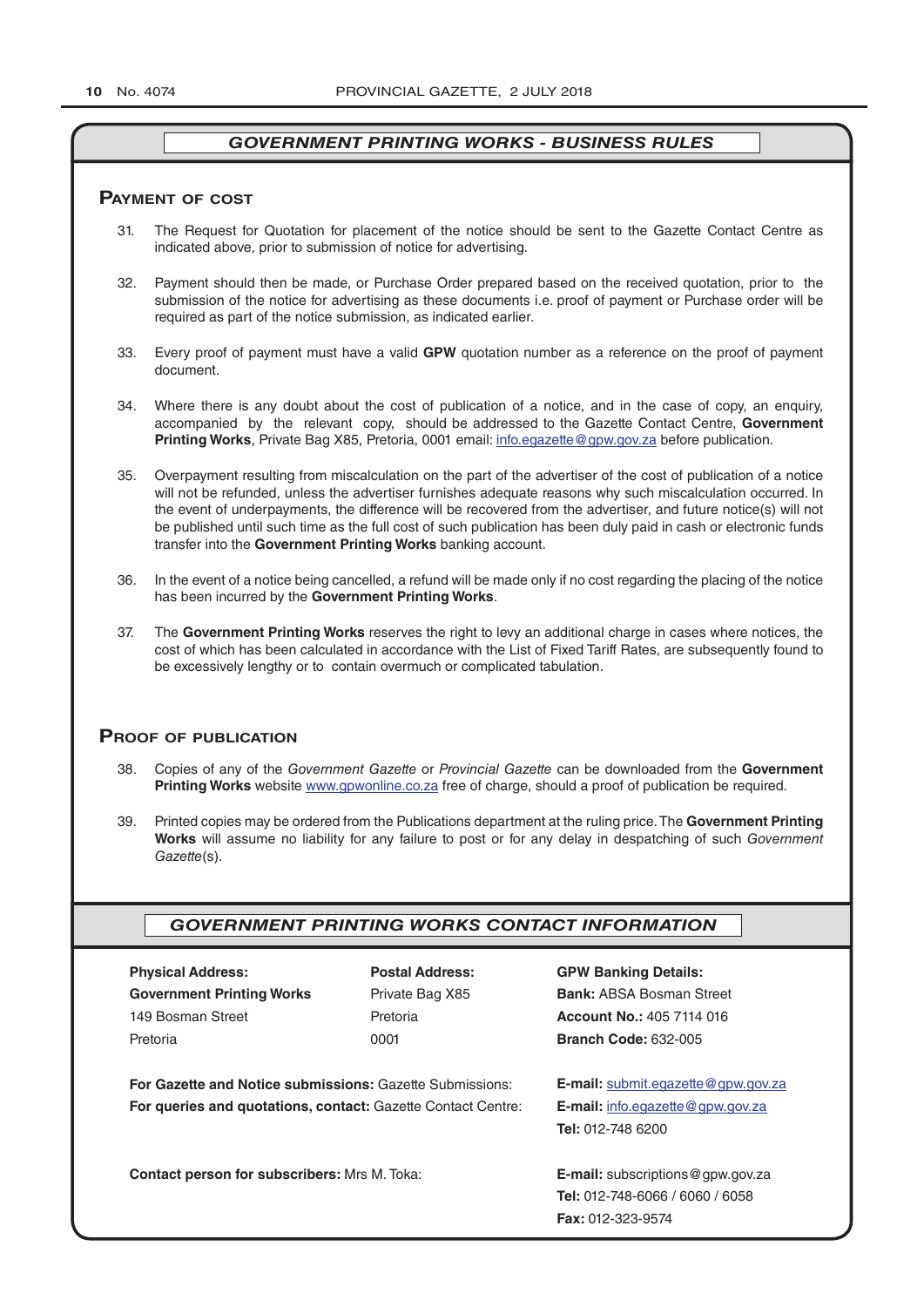# Provincial Notices • Provinsiale Kennisgewings

#### **PROVINCIAL NOTICE 112 OF 2018**

# BUFFALO CITY METROPOLITAN MUNICIPALITY (EASTERN CAPE)

Removal of restrictions in terms of the Spatial Planning and Land use Management Act No. 16 of 2013.

# ERF 9297, EAST LONDON, EASTERN CAPE

Under Section 47 of the Spatial Planning and Land Use Management Act No. 16 of <sup>2013</sup> and upon instructions of the Buffalo City Metropolitan Municipality, notice is hereby given that condition B.(b) found in Deed of Transfer No. T6757/2018 pertaining to Erf 9297 East London is hereby removed.

#### **PROVINCIAL NOTICE 113 OF 2018**

#### BUFFALO CITY METROPOLITAN MUNICIPALITY (EASTERN CAPE)

Removal of restrictions in terms of the Spatial Planning and Land use Management Act No. 16 of 2013.

#### ERF 9297, EAST LONDON, EASTERN CAPE

Under Section 47 of the Spatial Planning and Land Use Management Act No. 16 of 2013 and upon instructions of the Buffalo City Metropolitan Municipality, notice is hereby given that condition B.(b) found in Deed of Transfer No. T6757/2018 pertaining to Erf 9297 East London is hereby removed.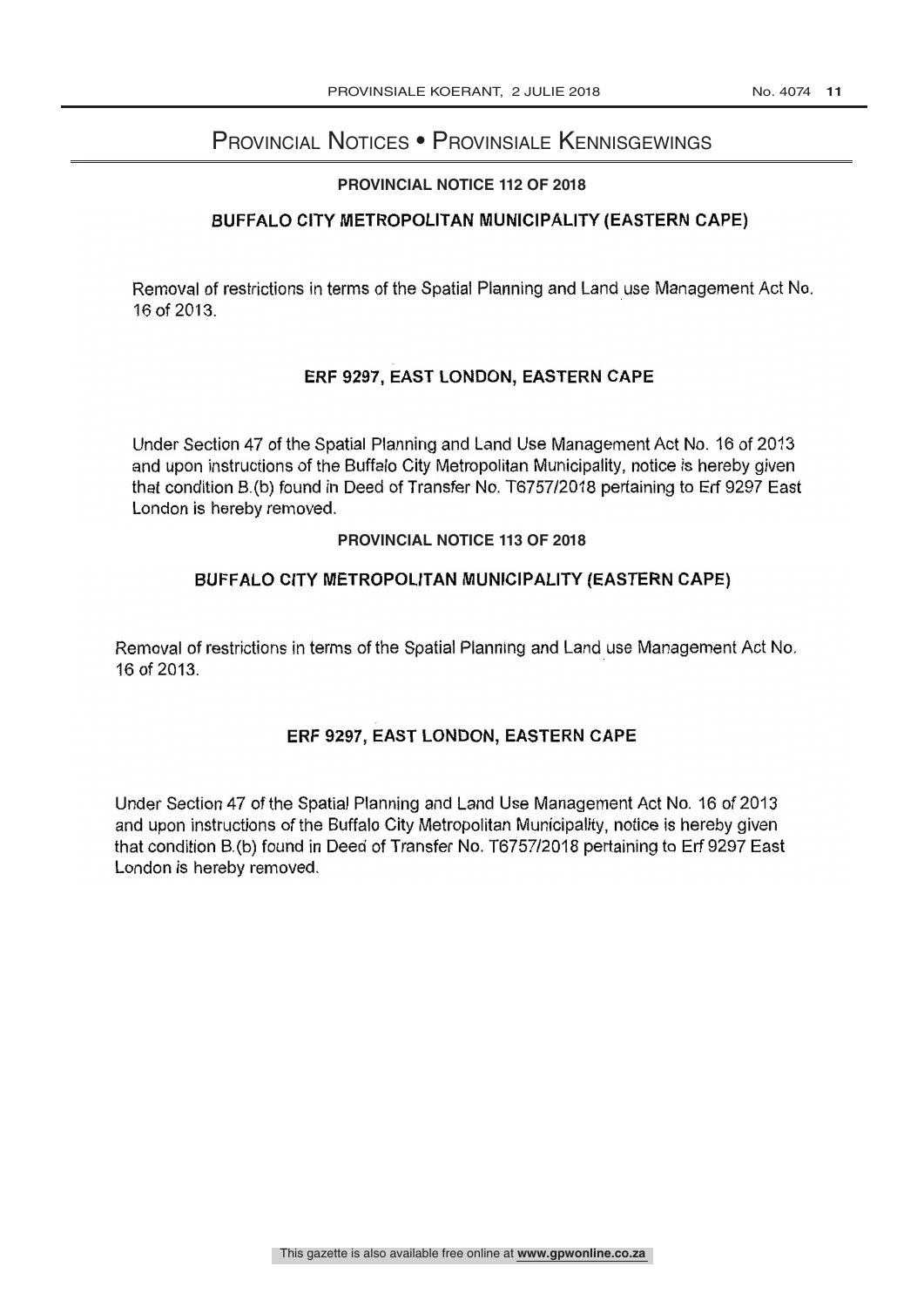#### **PROVINCIAL NOTICE 114 OF 2018**

# REMOVAL OF RESTRICTIONS : L WICKS

In terms of section 47(1) of the Spatial Planning and Land Use Management Act No 16 of 2013, read with section 59 of the Buffalo City Metropolitan Municipal Spatial Planning and Land Use Management By Law of 2016, approval has been granted for the removal of restrictive title conditions 4(a), (b), (c) and (d) found in Deed of Transfer No 3351/2006, pertaining to Erf 238 East London.

Drake Flemmer & Orsmond (EL) Inc 22 St James Road Southernwood EAST LONDON Tel : 043 722 4210 E-mail: shaun@drakfo.co.za

#### **PROVINCIAL NOTICE 115 OF 2018**

# **BUFFALO CITY METROPOLITAN MUNICIPALITY**

# **REMOVAL OF RESTRICTIVE CONDITIONS OF TITLE DEED EASTERN CAPE PROVINCIAL NOTICE OF 2018**

Upon instruction by the Local Authority being Buffalo City Metropolitan Municipality, a notice is hereby given that restrictive conditions **B (1); (2) & (4)** of Deed of Transfer No. **T007637/2004**. applicable to **Erf 17053, East London**: 38 Fitzpatrick Road, Quigney are hereby removed.

The removal of the above conditions has been approved in terms of Section 47 of the Spatial Planning and Land Use Management Act, 16 of 2013 read with section 59 of the Buffalo City Metropolitan Municipality Spatial Planning & Land Use Management By-Laws, 2016.

Local Authority Notices • Plaaslike Owerheids Kennisgewings

#### **LOCAL AUTHORITY NOTICE 127 OF 2018**

Buffalo City Metropolitan Municipality (EASTERN CAPE)

Removal of Restrictions in terms of the Spatial Planning and Land Use Management Act 2013 (Act 16 of 2013) and the Buffalo City Metropolitan Municipality Spatial Planning and Land Use Management By-Law (2016).

ERF 894, BEACON BAY (58 BONZA BAY ROAD).

Under Section 47(1) of the Spatial Planning and Land Use Management Act 2013 (Act 16 of 2013) read with Section 59 of the Buffalo City Metropolitan Municipal Spatial Planning & Land Use Management Bylaw of 2016 and upon instructions of the Local Authority a notice is hereby given that conditions C 3 (a-d) found in Deed of Transfer No. T2945/1983, pertaining to Erf 894 Beacon Bay is hereby removed.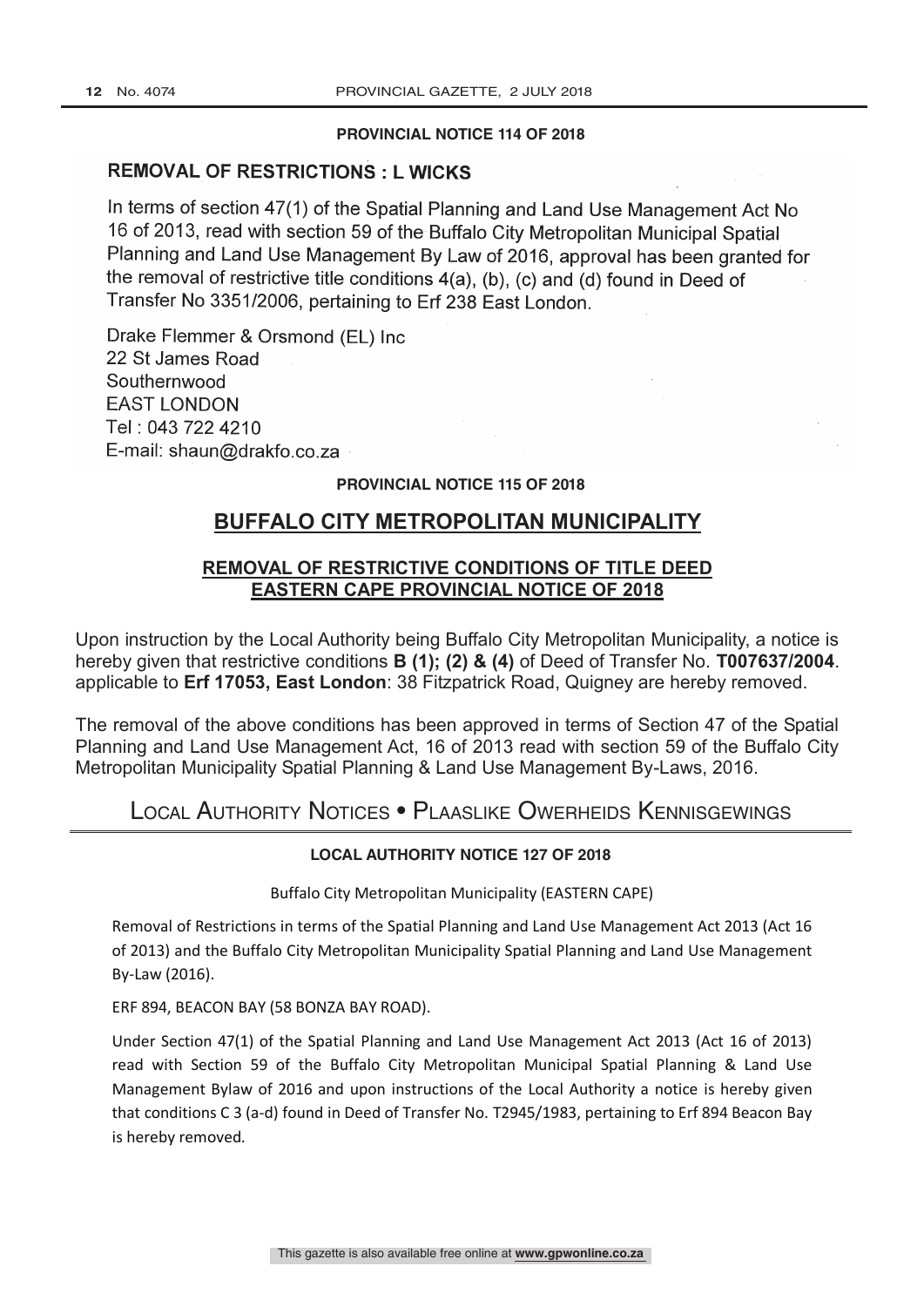#### **LOCAL AUTHORITY NOTICE 128 OF 2018**

#### **KOUGA MUNICIPALITY**

#### **NOTICE No. 104/2018**

#### **REVISION OF TARIFFS**

Notice is hereby given that the Municipal Council has in terms of Sections 30(2) and 93(4) of the Local Government: Municipal Structures Act, Act 117 of 1998 (as mended), read with Chapter 4 of the Local Government : Municipal Finance Management Act, Act 56 of 2003, amended its tariffs, for the following services with effect from 1 July 2018:

| <b>ENVIRONMENTAL MANAGEMENT FEE</b>    |       |  |  |
|----------------------------------------|-------|--|--|
| <b>ELECTRICITY</b><br>General Increase | 7.57% |  |  |
| <b>REFUSE</b><br>General Increase      | $8\%$ |  |  |
| <b>SANITATION</b><br>General Increase  | 9%    |  |  |
| WAICK<br>General Increase              | 11%   |  |  |

**WATER**

| General Increase | 6% |
|------------------|----|
|                  |    |

#### **In addition to the above, Council has also amended the following fees and charges with effect from 1 July 2018:**

- (a) Fees and charges: Sports and Recreation
- (b) Fees and charges: National Traffic and Licensing Services
- (c) Fees and charges: Fire Fighting and Protection Services
- (d) Fees and charges for the Hiring of Municipal Facilities
- (e) Fees and charges: Community Services Directorate
- (f) Fees and charges: Water and Sanitation Services
- (g) Fees and charges: Electricity Services
- (h) Fees and charges: Finance Directorate
- (i) Fees and charges: Planning and Development

**Particulars of the increased charges are available for inspection from the Kouga Municipality's website – www.kouga.gov.za and /or enquiries can be made during normal office hours (07:30 - 13:00 and13:30 – 16:15) at-**

- (i) 33 Da Gama Road, Jeffreys Bay
- (ii) Kouga Satellite Offices St Francis Bay, Humansdorp, Patensie, Hankey.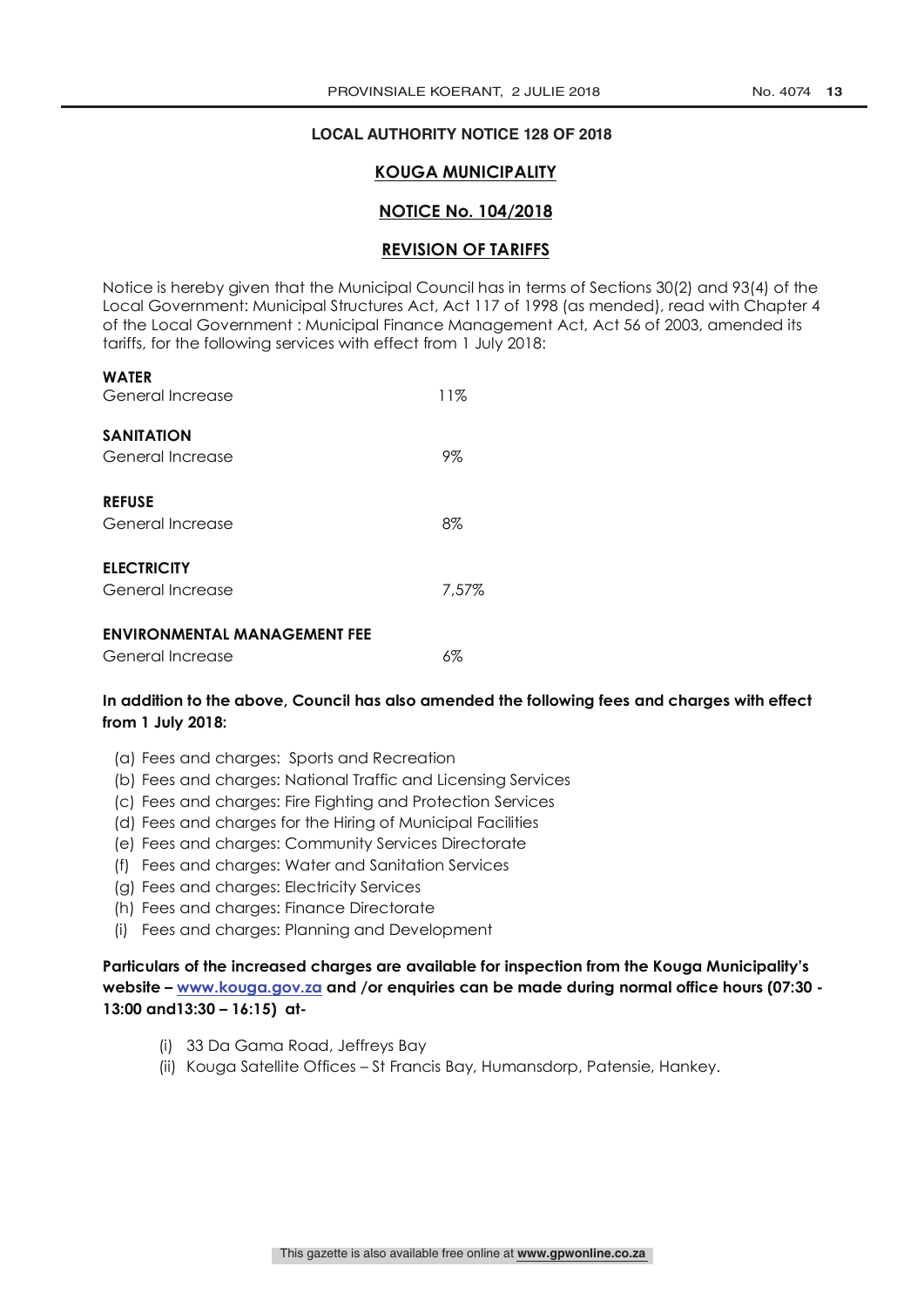Written representations in respect of the above should be lodged with the Municipal Manager, P O Box 21, Jeffreys Bay 6330 to reach him by not later than 27 July 2018. This notice was first displayed on 21 June 2018

Mr. C du Plessis **MUNICIPAL MANAGER**

#### **FOR PLACEMENT**

Kouga Express 21 JUNE 2018 Provincial Gazette Municipal Notice Boards and Website